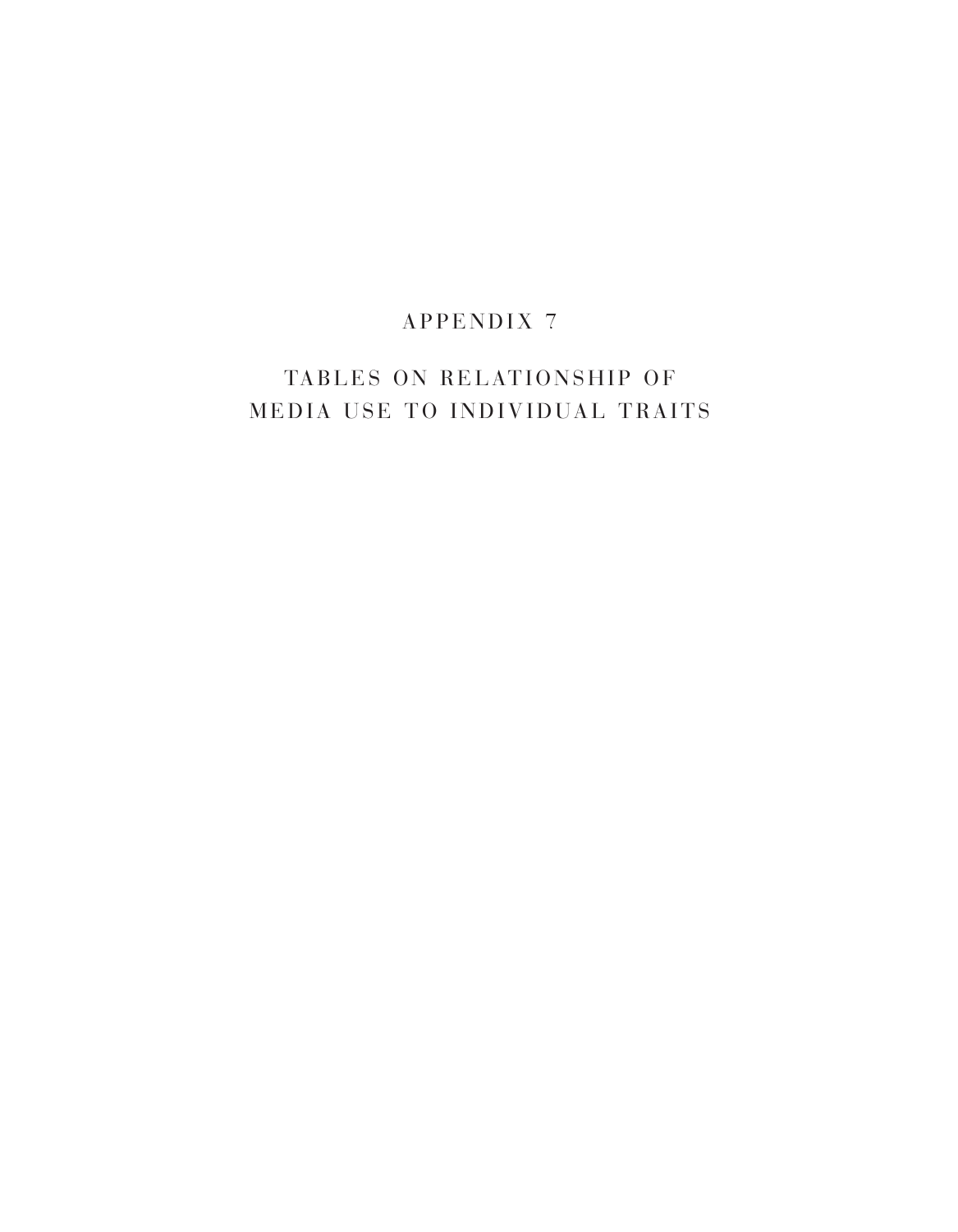### **APPENDIX 7.1**

### School Grades, Contentedness, Sensation Seeking and Media Exposure

|                                | Proportion<br>of all 8- to<br>18-year-olds exposure | Total<br>media    | Reading            | TV                | <b>Recorded</b><br>TV/videos/<br>DVDs/movies total | <b>Video</b><br>games | Music             | Computer |
|--------------------------------|-----------------------------------------------------|-------------------|--------------------|-------------------|----------------------------------------------------|-----------------------|-------------------|----------|
| Grades                         |                                                     |                   |                    |                   |                                                    |                       |                   |          |
| Mostly A/Bs                    | 51%                                                 | 8:28              | o:46a              | 3:06              | 1:05                                               | 0:48a                 | 1:39              | 1:05     |
| Mostly B/Cs                    | 35%                                                 | 8:27              | 0:39 <sup>ab</sup> | 3:03              | 1:14                                               | $0:46^a$              | 1:48              | 0:58     |
| C&Ds or below                  | 10%                                                 | 9:15              | $0:29^{b}$         | 3:07              | 1:19                                               | 1:09 <sup>b</sup>     | 2:08              | 1:03     |
| <b>Contentedness scale</b>     |                                                     |                   |                    |                   |                                                    |                       |                   |          |
| Low                            | 18%                                                 | $9:44^{b}$        | $0:49^{ab}$        | 3:25              | 1:15                                               | 0:56 <sup>b</sup>     | $2:02^{b}$        | 1:16     |
| Moderate                       | 64%                                                 | $8:22^{a}$        | 0:39 <sup>b</sup>  | 3:02              | 1:09                                               | $0:49^{b}$            | $1:42^a$          | 1:01     |
| High                           | 13%                                                 | 8:07 <sup>a</sup> | $0:49^{\text{a}}$  | 2:57              | 1:13                                               | 0:37 <sup>d</sup>     | 1:36 <sup>a</sup> | 0:55     |
| <b>Sensation seeking scale</b> |                                                     |                   |                    |                   |                                                    |                       |                   |          |
| Low                            | 17%                                                 | $7:18^{a}$        | 0:36               | $2:11^{\text{d}}$ | 1:00                                               | 0:31                  | 2:02 <sup>d</sup> | 0:57     |
| Moderate                       | 58%                                                 | 8:08 <sup>a</sup> | 0:41               | $2:50^{b}$        | 0:59                                               | 0:37                  | 1:50 <sup>d</sup> | 1:10     |
| High                           | 22%                                                 | $10:20^{b}$       | 0:41               | $3:17^{b}$        | 1:11                                               | 0:42                  | $2:55^{b}$        | 1:34     |

*Note: See Appendix 2.1 for a full description of the system of superscripted letters (a,b,c) and double daggers (‡) used to denote statistical significance in this table.* 

#### **APPENDIX 7.2**

## Time Spent With Each Medium by Heavy, Moderate and Light Users of...

|                                                                   | <b>Proportion</b><br>of all 8- to<br>18-year-olds | <b>Total</b><br>media<br>exposure | <b>Total</b><br>minus<br>respective<br>media <sup>1</sup> | Reading           | TV                | <b>Recorded</b><br>TV/videos/ games<br>DVDs/movies total | Video             | <b>Music</b>      | Computer          |
|-------------------------------------------------------------------|---------------------------------------------------|-----------------------------------|-----------------------------------------------------------|-------------------|-------------------|----------------------------------------------------------|-------------------|-------------------|-------------------|
| TV                                                                |                                                   |                                   |                                                           |                   |                   |                                                          |                   |                   |                   |
| Light TV users $-1$ hour or less<br>Moderate TV users - more than | 34%                                               | $5:00^{a}$                        | $4:41^a$                                                  | 0:44              | $0:18^{a}$        | $0:53^{\text{a}}$                                        | $0:35^{\text{a}}$ | $1:37^a$          | $0:53^{\text{a}}$ |
| 1 hour - 5 hours                                                  | 45%                                               | $8:08^{b}$                        | $5:11^{b}$                                                | 0:40              | $2:58^{b}$        | $1:07^{b}$                                               | $0:44^{\text{a}}$ | $1:41^{\text{a}}$ | $0:59^{a}$        |
| Heavy TV users - more than 5 hours                                | 20%                                               | $15:26^C$                         | 7:29 <sup>C</sup>                                         | 0:46              | $7:58^{c}$        | $1:53^C$                                                 | $1:26^{b}$        | $2:02^{b}$        | $1:22^{b}$        |
| <b>Computers</b>                                                  |                                                   |                                   |                                                           |                   |                   |                                                          |                   |                   |                   |
| Light computer users - None<br>Moderate computer users -          | 45%                                               | $6:42^{\text{a}}$                 | $6:42^{\text{a}}$                                         | 0:42ab            | $2:50^{a}$        | $0:59^{a}$                                               | $0:42^{a}$        | $1:28^{a}$        | 0:00 <sup>d</sup> |
| 5 minutes - 2 hours                                               | 38%                                               | $8:13^{b}$                        | $7:19^{a}$                                                | $0:40^{\text{d}}$ | 3:02 <sup>a</sup> | $1:05^{\text{a}}$                                        | $0:49^{\text{a}}$ | $1:42^a$          | $0:54^{b}$        |
| Heavy computer users -                                            |                                                   |                                   |                                                           |                   |                   |                                                          |                   |                   |                   |
| more than 2 hours                                                 | 16%                                               | $14:31^C$                         | $10:18^{b}$                                               | $0:51^{b}$        | $3:45^{b}$        | $1:55^{b}$                                               | 1:09 <sup>b</sup> | $2:38^{b}$        | $4:14^C$          |
| Video Games <sup>2</sup>                                          |                                                   |                                   |                                                           |                   |                   |                                                          |                   |                   |                   |
| Light video game users - none                                     | 58%                                               | $6:45^{\circ}$                    | $6:45^a$                                                  | $0:41^{ab}$       | $2:35^{a}$        | 0:50 <sup>d</sup>                                        | 0:08 <sup>a</sup> | $1:39^{a}$        | $0:53^{\text{d}}$ |
| Moderate video game users -                                       |                                                   |                                   |                                                           |                   |                   |                                                          |                   |                   |                   |
| 5 minutes - 1 hour                                                | 28%                                               | $9:26^{b}$                        | $8:52^{b}$                                                | $0:40^{\text{d}}$ | $3:32^{b}$        | 1:30 <sup>b</sup>                                        | $0:53^{b}$        | $1:41^{\text{a}}$ | $1:11^{b}$        |
| Heavy video game users -                                          |                                                   |                                   |                                                           |                   |                   |                                                          |                   |                   |                   |
| more than 1 hour                                                  | 13%                                               | $14:44^C$                         | $11:53^C$                                                 | $0:55^{b}$        | $4:17^C$          | $2:07^C$                                                 | $3:48^{c}$        | $2:12^{b}$        | $1:25^{b}$        |
| Reading                                                           |                                                   |                                   |                                                           |                   |                   |                                                          |                   |                   |                   |
| Light readers - none                                              | 26%                                               | $7:19^{\text{a}}$                 | $7:19^{\text{a}}$                                         | 0:00 <sup>d</sup> | 2:53              | $0:55^a$                                                 | 0:50              | 1:45              | 0.56ab            |
| Moderate readers - 5 minutes - 1 hour                             | 55%                                               | 8:03 <sup>d</sup>                 | $7:35^a$                                                  | $0:28^{b}$        | 3:05              | 1:08 <sup>a</sup>                                        | 0:46              | 1:38              | $0:58^{a}$        |
| Heavy readers - more than 1 hour                                  | 19%                                               | $11:43^{b}$                       | $9:19^{b}$                                                | $2:25^C$          | 3:16              | $1:45^{b}$                                               | 0:59              | 1:59              | 1:20 <sup>b</sup> |

1 For example, for heavy TV users, this column provides total media exposure minus time spent with TV.

<sup>2</sup> Calculations on heavy, moderate or light video game use were made based on time spent with console players only.

*Note: See Appendix 2.1 for a full description of the system of superscripted letters (a,b,c) and double daggers (‡) used to denote statistical significance in this table.*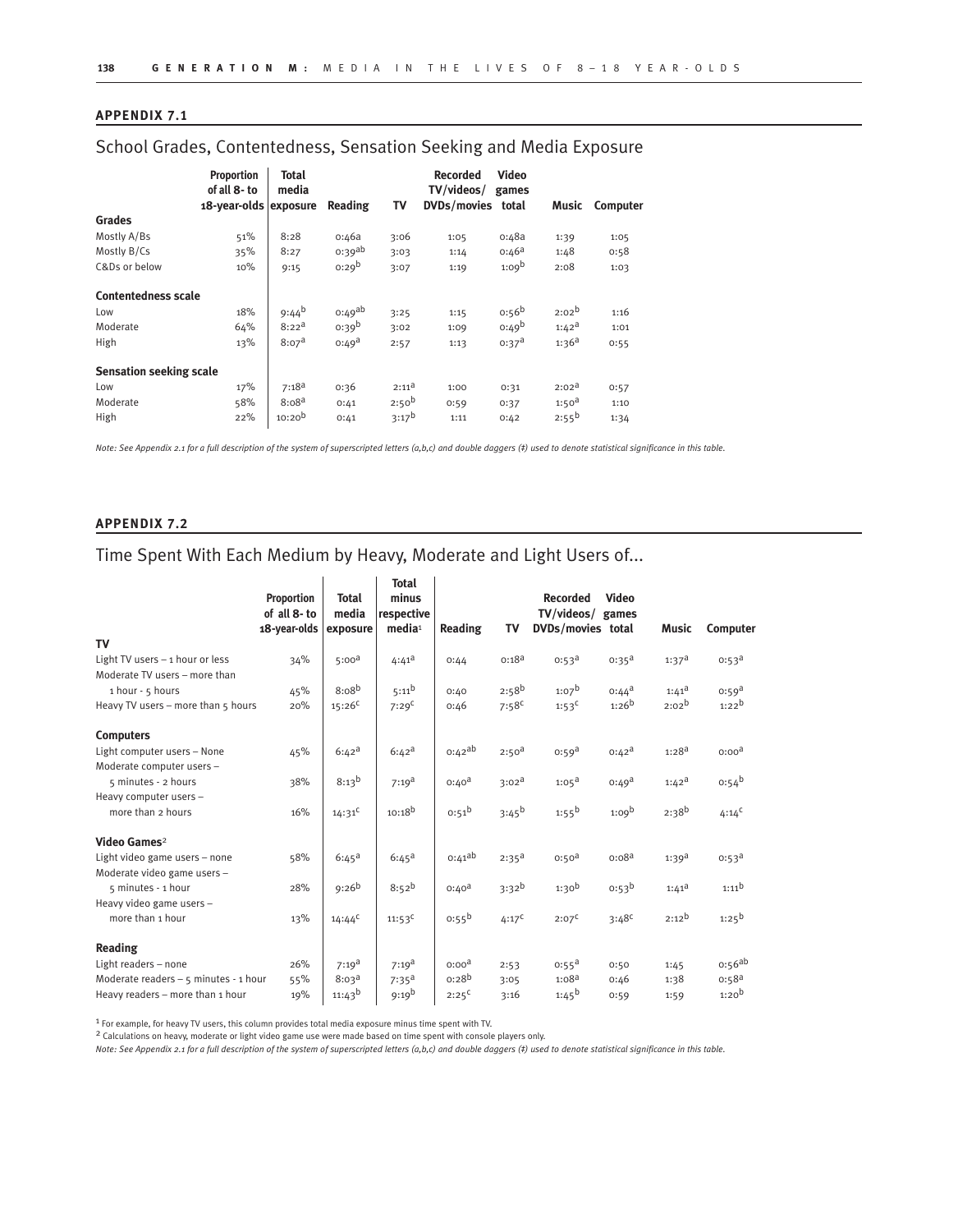#### **APPENDIX 7.3**

### Media Multitasking — Percentage of 7th- to 12th-Graders Who...

| <b>Multitask other media</b> | Do multiple things at the same |                                             |                                                 |  |  |
|------------------------------|--------------------------------|---------------------------------------------|-------------------------------------------------|--|--|
| while reading                |                                | time on the computer                        |                                                 |  |  |
| Most of the time             | 28%                            | Most of the time                            | 39%                                             |  |  |
| Some of the time             | 30                             | Some of the time                            | 25                                              |  |  |
| A little of the time         | 26                             | A little of the time                        | 19                                              |  |  |
| Never                        | 16                             | Never                                       | 14                                              |  |  |
| Multitask other media        |                                | Do other things while watching TV           |                                                 |  |  |
| while watching TV            |                                | (eating, homework, phone)                   |                                                 |  |  |
| Most of the time             | 24%                            | Most of the time                            | 40%                                             |  |  |
| Some of the time             | 29                             | Some of the time                            | 34                                              |  |  |
| A little of the time         | 28                             | A little of the time                        | 21                                              |  |  |
| Never                        | 19                             | Never                                       | 4                                               |  |  |
| Multitask other media while  |                                | Multitask while doing homework <sup>1</sup> |                                                 |  |  |
| listening to music           |                                |                                             | (phone, instant messaging, TV, music, Internet) |  |  |
| Most of the time             | 33%                            | Most of the time                            | 30%                                             |  |  |
| Some of the time             | 30                             | Some of the time                            | 31                                              |  |  |
| A little of the time         | 25                             | A little of the time                        | 19                                              |  |  |
| Never                        | 12                             | Never                                       | 18                                              |  |  |
| Multitask other media while  |                                |                                             |                                                 |  |  |
| using computer               |                                |                                             |                                                 |  |  |
| Most of the time             | 33%                            |                                             |                                                 |  |  |
| Some of the time             | 29                             |                                             |                                                 |  |  |
| A little of the time         | 23                             |                                             |                                                 |  |  |
| Never                        | 14                             |                                             |                                                 |  |  |
|                              |                                |                                             |                                                 |  |  |

1 Among all 8- to 18-year-olds.

#### **APPENDIX 7.4**

### Multitasking and Media Exposure Among 7th- to 12th-Graders

|                                 | Proportion<br>of 7th-to<br>12th graders exposure | <b>Total</b><br>media | Reading | Т٧         | <b>Recorded</b><br>TV/videos/ games<br>DVDs/movies total | Video             | Music          | <b>Computer</b>   |
|---------------------------------|--------------------------------------------------|-----------------------|---------|------------|----------------------------------------------------------|-------------------|----------------|-------------------|
| Multitasking level <sup>1</sup> |                                                  |                       |         |            |                                                          |                   |                |                   |
| Light $ \leq$ 8                 | 15%                                              | $6:38^{a}$            | 0:35    | $2:43^a$   | $0:50^{a}$                                               | $0:34^{a}$        | $1:12^a$       | $0:44^{\text{a}}$ |
| Moderate 8-14                   | 70%                                              | 7:50 <sup>b</sup>     | 0:39    | $2:31^{a}$ | $0:58^{a}$                                               | $0:33^{\text{a}}$ | $2:03^{b}$     | $1:05^{\text{a}}$ |
| Heavy - $> 14$                  | 15%                                              | $12:49^C$             | 0:47    | $3:56^{b}$ | $1:22^{b}$                                               | $0:57^{b}$        | $3:16^{\circ}$ | $2:30^{b}$        |

**Of light, moderate and heavy TV, computer, video game and print users, the proportion who are "heavy multitaskers"**1

|                     | Light               | <b>Moderate</b> | Heavy           |
|---------------------|---------------------|-----------------|-----------------|
| TV                  | $11\%$ <sup>a</sup> | $16%$ ab        | 25%             |
| Computer            | $8%$ a              | $14^{\text{a}}$ | 33 <sub>p</sub> |
| Video game (console |                     |                 |                 |
| player only)        | $12%$ <sup>a</sup>  | 21ab            | 28 <sup>b</sup> |
| Print               | 15%                 | 15              | 18              |
|                     |                     |                 |                 |

1 Multitasking score is comprised of four items (q130, 205, 265, 320). See Chapter 7 for description of scale construction. Heavy multitaskers are defined as having received a multitasking score of greater than 14 as defined in chapter 7.

*Note: See Appendix 2.1 for a full description of the system of superscripted letters (a,b,c) and double daggers (‡) used to denote statistical significance in this table.*